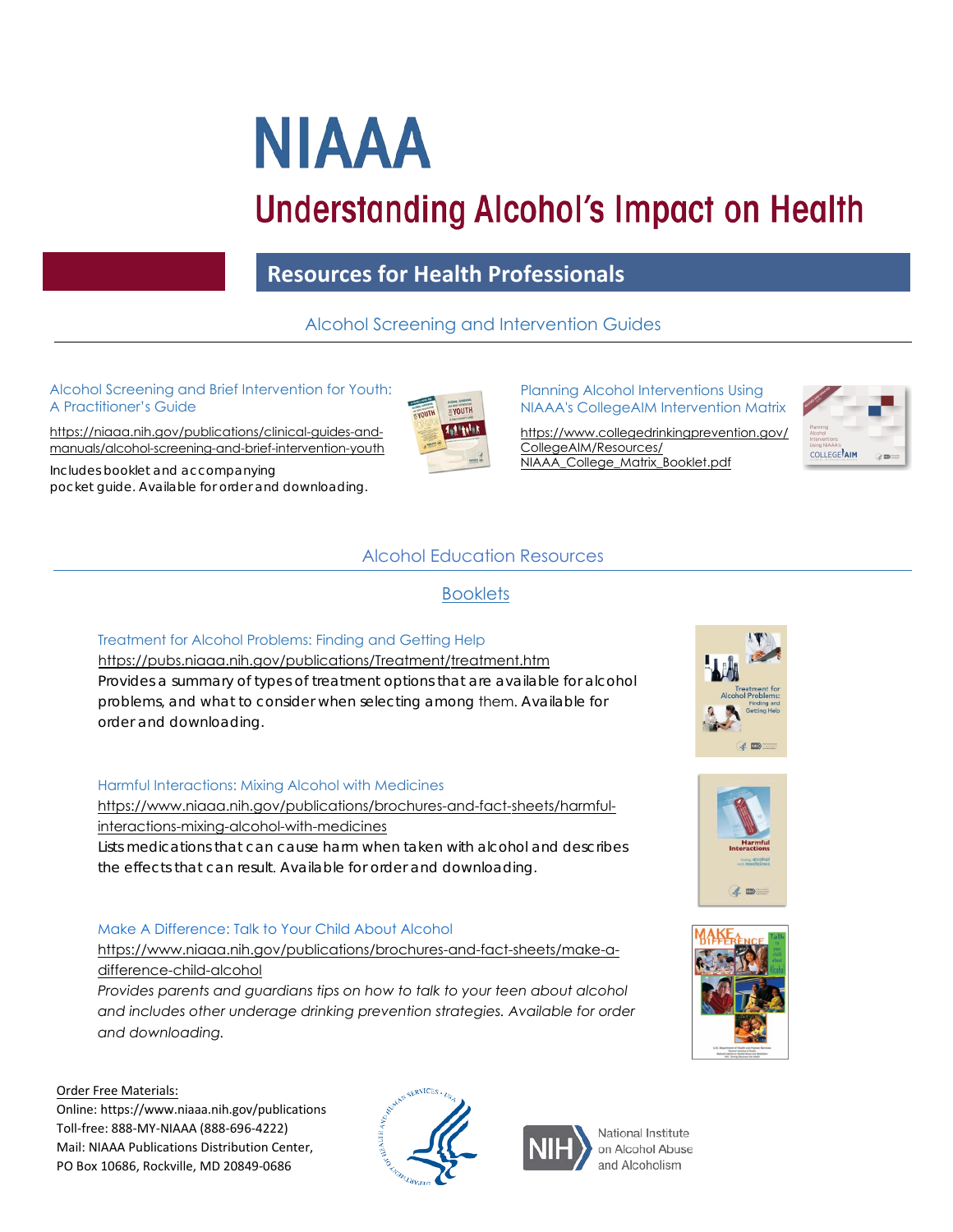#### Alcohol Education Resources

#### Fact Sheets

- [NIAAA: Understanding](https://www.niaaa.nih.gov/publications/brochures-and-fact-sheets/understanding-alcohol-impact-health) Alcohol's Impact on Health
- [Alcohol Treatment and Physical](https://www.niaaa.nih.gov/publications/brochures-and-fact-sheets/alcohol-treatment-and-physical-distancing) **Distancing**
- Alcohol Facts [and Statistics](https://www.niaaa.nih.gov/publications/brochures-and-fact-sheets/alcohol-facts-and-statistics)
- **[Binge Drinking](https://www.niaaa.nih.gov/publications/brochures-and-fact-sheets/binge-drinking)**
- **[Hangovers](https://www.niaaa.nih.gov/publications/brochures-and-fact-sheets/hangovers)**
- [Interrupted Memories: Alcohol-Induced](https://www.niaaa.nih.gov/publications/brochures-and-fact-sheets/interrupted-memories-alcohol-induced-blackouts) **Blackouts**
- [Understanding the Dangers of Alcohol](https://www.niaaa.nih.gov/publications/brochures-and-fact-sheets/understanding-dangers-of-alcohol-overdose) **Overdose**
- Alcohol Use Disorder: A Comparison [Between DSM-IV](https://www.niaaa.nih.gov/publications/brochures-and-fact-sheets/alcohol-use-disorder-comparison-between-dsm) and DSM-5
- **[Using Alcohol to Relieve Your Pain: What](https://www.niaaa.nih.gov/publications/brochures-and-fact-sheets/using-alcohol-to-relieve-your-pain)** Are the Risks?
- [College Drinking](https://www.niaaa.nih.gov/publications/brochures-and-fact-sheets/college-drinking)
- [Alcohol and the Hispanic Community](https://www.niaaa.nih.gov/publications/brochures-and-fact-sheets/alcohol-and-hispanic-community)
- [Underage](https://www.niaaa.nih.gov/publications/brochures-and-fact-sheets/underage-drinking) Drinking
- Parenting to Prevent [Childhood](https://www.niaaa.nih.gov/publications/brochures-and-fact-sheets/parenting-prevent-childhood-alcohol-use) Alcohol Use
- [Fetal Alcohol Exposure](https://www.niaaa.nih.gov/publications/brochures-and-fact-sheets/fetal-alcohol-exposure)
- [Women](https://www.niaaa.nih.gov/sites/default/files/publications/22295_NIAAA_WomenAlcohol_Factsheet_English_v1_NSDUH_Update_Oct2020.pdf) and Alcohol
- [Understanding Alcohol Use Disorder](https://www.niaaa.nih.gov/sites/default/files/publications/Alcohol_Use_Disorder.pdf)
- Fall [Semester—A Time](https://www.niaaa.nih.gov/publications/brochures-and-fact-sheets/time-for-parents-discuss-risks-college-drinking) for Parents to Discuss the Risks of College Drinking
- [Parents—Talk With Your High School Grads](https://www.niaaa.nih.gov/publications/brochures-and-fact-sheets/talk-with-your-high-school-grads-about-celebrating-safely) About Celebrating Safely
- Risky Drinking Can Put a Chill on Your [Summer](https://www.niaaa.nih.gov/publications/brochures-and-fact-sheets/risky-drinking-can-put-chill-on-your-summer-fun) Fun
- The Truth About [Holiday](https://www.niaaa.nih.gov/publications/brochures-and-fact-sheets/truth-about-holiday-spirits) Spirits

## Available at:

[https://www.niaaa.nih.gov/niaaa-publications-order-form/](https://www.niaaa.nih.gov/niaaa-publications-order-form)

Additional Resources at:

[https://www.rethinkingdrinking.niaaa.nih.gov/](https://alcoholtreatment.niaaa.nih.gov/)

<https://alcoholtreatment.niaaa.nih.gov/>

<https://www.collegedrinkingprevention.gov/>

Order Free Materials:

Online: <https://www.niaaa.nih.gov/publications> Toll-free: 888-MY-NIAAA (888-696-4222) Mail: NIAAA Publications Distribution Center, PO Box 10686, Rockville, MD 20849-0686





National Institute on Alcohol Abuse and Alcoholism